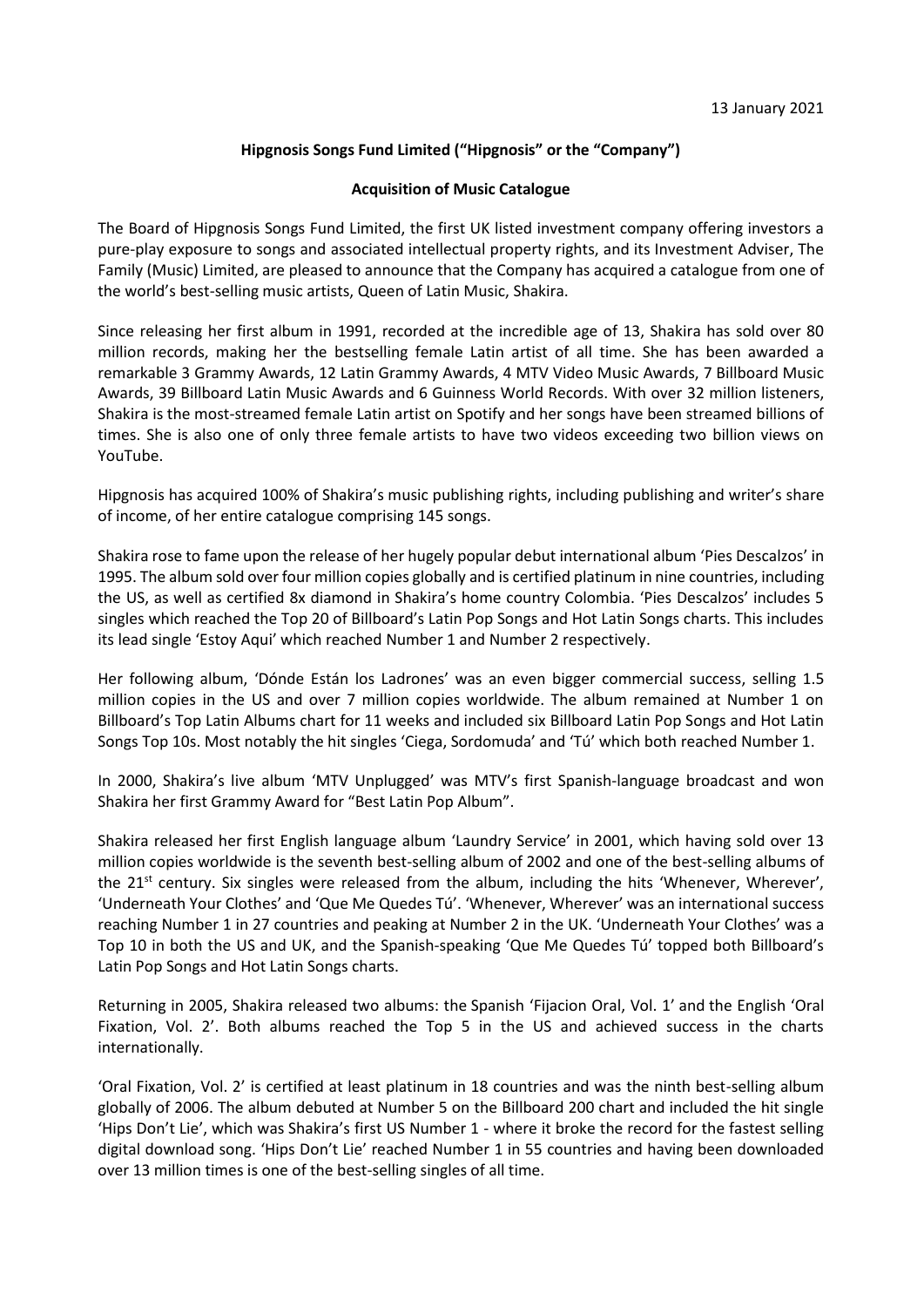'Fijacion Oral, Vol. 1', debuted at Number 4 on the Billboard 200 chart making it the highest debut ever for a Spanish language album at the time. The album won Shakira her second Grammy Award for "Best Latin Rock/Alternative Album" as well as four Latin Grammy Awards for "Record of the Year", "Song of the Year" (for 'La Tortura'), "Album of the Year", and "Best Pop Vocal Album".

In 2009, Shakira's 'She Wolf' reached Top 5 in the UK, with its self-titled lead single certified platinum in the US.

Shakira released the 2010 Fifa World Cup song 'Waka Waka (This Time For Africa)', which peaked at Number 1 in 15 countries. The hit song was certified at least platinum in 13 countries including the UK and US and having sold over 10 million copies is one of the best-selling singles of all time.

In 2016, Shakira had a voice role as Gazelle in the Disney animated movie Zootopia. In addition to her role, Shakira contributed the song 'Try Everything' which is certified 2x platinum in the US.

In January 2018, Shakira won her third Grammy Award for "Best Latin Pop Album" for her 2017 album 'El Dorado', which peaked at Number 1 on the US Top Latin Albums chart and Number 15 on the Billboard 200, and is 12x platinum in the US.

Shakira was represented by her manager Jaime Levine and lawyers David Lande and Mitch Tenzer at Ziffren Brittenham Law LLP.

## **Merck Mercuriadis, Founder of The Family (Music) Limited and Hipgnosis Songs Fund Limited, said:**

"One step at a time, this incredible woman from Colombia has evolved into one of the most famous and influential people in the world. What no one should ever take for granted is that she is one of the most serious and successful songwriters of the last 25 years, having written or co-written virtually every song she has ever recorded. She is a superb creator who has led the charge from what was massive physical success to now having bigger success in streaming than most of her contemporaries. This is the result of her being a determined force of nature and having written songs the world is incredibly passionate about. It's wonderful for us to welcome, Shakira, the Queen of Latin Music and much more, to the Hipgnosis family."

### **Shakira said:**

"Being a songwriter is an accomplishment that I consider equal to and perhaps even greater than being a singer and an artist. At 8 years old—long before I sang—I wrote to make sense of the world. Each song is a reflection of the person I was at the time that I wrote it, but once a song is out in the world, it belongs not only to me but to those who appreciate it as well. I'm humbled that songwriting has given me the privilege of communicating with others, of being a part of something bigger than myself.

I know Hipgnosis will be a great home for my catalogue—and I'm so happy to partner with this company led by Merck, who truly values artists and their creations and is an ally to songwriters everywhere who care deeply about the continued life of their songs."

| For further information, please contact: |                         |
|------------------------------------------|-------------------------|
| The Family (Music) Limited               | Tel: +44 (0)1481 742742 |
| Merck Mercuriadis                        |                         |

**N+1 Singer - Joint Corporate Broker** James Maxwell / James Moat / Amanda Gray (Corporate Finance) Alan Geeves / James Waterlow / Sam Greatrex (Sales)

Tel: +44 (0)20 7496 3000